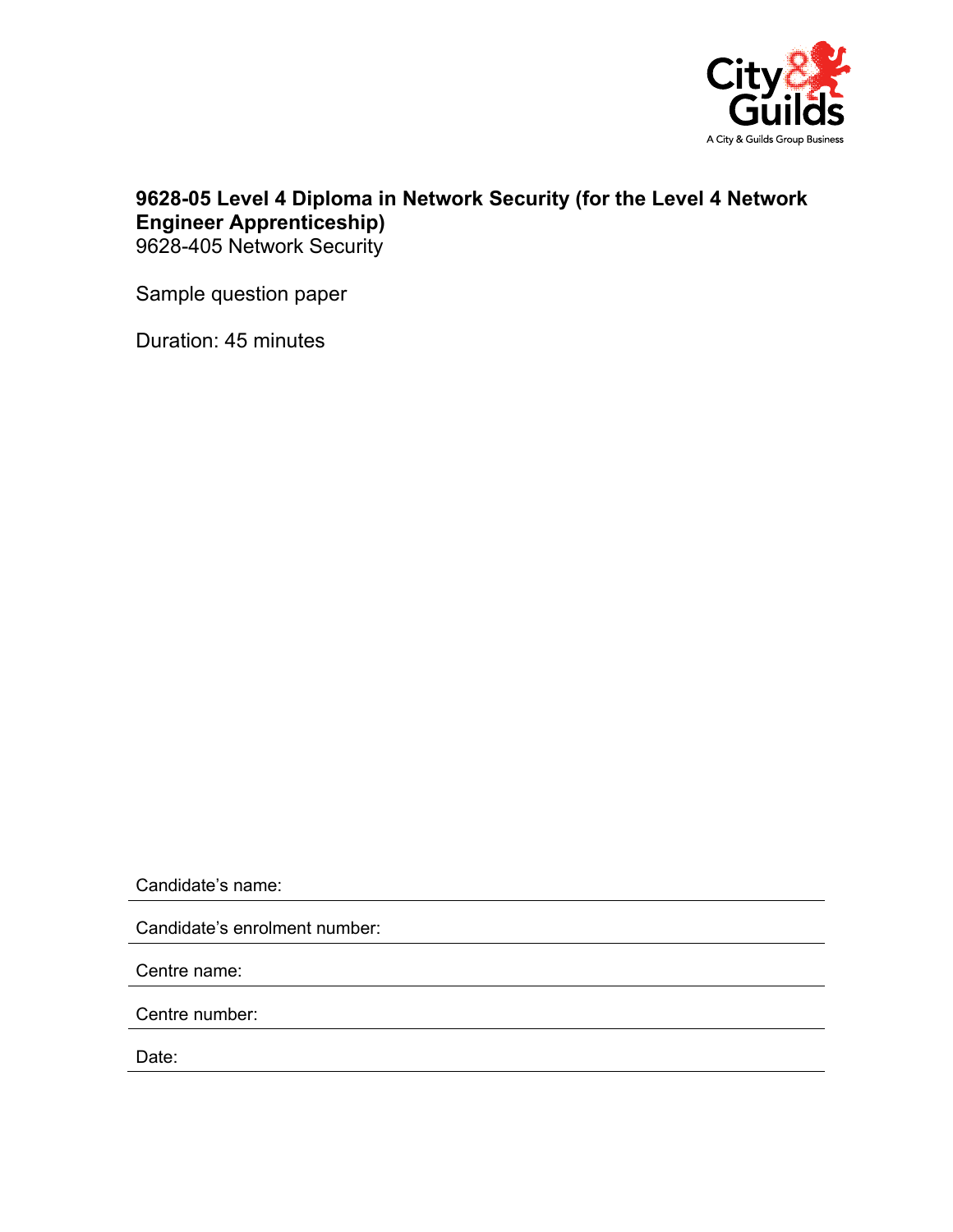- 1 Which one of the following concepts ensures that **only** authorised users can access data?
	- a. Integrity.
	- b. Recovery.
	- c. Availability.
	- d. Confidentiality.
- 2 Which one of the following statements **best** describes a vulnerability?
	- a. An incident which causes damage to systems.
	- b. A weakness that can be exploited during an incident.
	- c. Damage to the reputation of an organisation following an incident.
	- d. The potential for the loss or corruption of data resulting from an incident.
- 3 What technology inspects data and blocks or manipulates the flow if it determines that the data is malicious?
	- a. IPS
	- b. NAT
	- c. IDS
	- d. NTP
- 4 What document contains details of the probability and impact of a vulnerability?
	- a. Fault log.
	- b. Risk register.
	- c. System log.
	- d. Issues register.
- 5 What type of attack occurs when a hacker takes control of an IEEE 802.15 compatible device?
	- a. Bluejacking.
	- b. Keylogging.
	- c. Smurfing.
	- d. Phishing.
- 6 What type of attack could be used to defeat a weak password using a trial and error method?
	- a. DOS.
	- b. Hoax.
	- c. Dictionary.
	- d. Spoofing.
- 7 Which one of the following threats poses as a legitimate programme in order to encourage users to run it?
	- a. Botnet.
	- b. Cookie.
	- c. Virus.
	- d. Trojan.
- 8 What type of malware replicates itself across a network without user or system interaction?
	- a. Virus.
	- b. Spam.
	- c. Trojan.
	- d. Worm.
- 9 What type of threat uses targeted emails that appear to be from a trusted source to gain access to sensitive information?
	- a. Botnet.
	- b. Cookie.
	- c. Phishing.
	- d. Ransomware.
- 10 What type of attack uses multiple systems in different physical locations to disrupt the services provided by an organisation?
	- a. DoS.
	- b. DDoS.
	- c. DNS hijacking.
	- d. DHCP flooding.
- 11 For which one of the following reasons would an organisation choose to adopt an acceptance policy?
	- a. To ensure regulatory body acceptance.
	- b. When the cost outweighs the benefit of accepting the risk.
	- c. To ensure the acceptance of QoS standards.
	- d. When the benefit outweighs the cost of accepting the risk.
- 12 Which one of the following metrics is used to calculate the duration of an incident from the point of malfunction until the service is fully restored and functioning as expected?
	- a. Mean time to recover.
	- b. Mean time between failures.
	- c. System policy compliance.
	- d. Recovery point objective.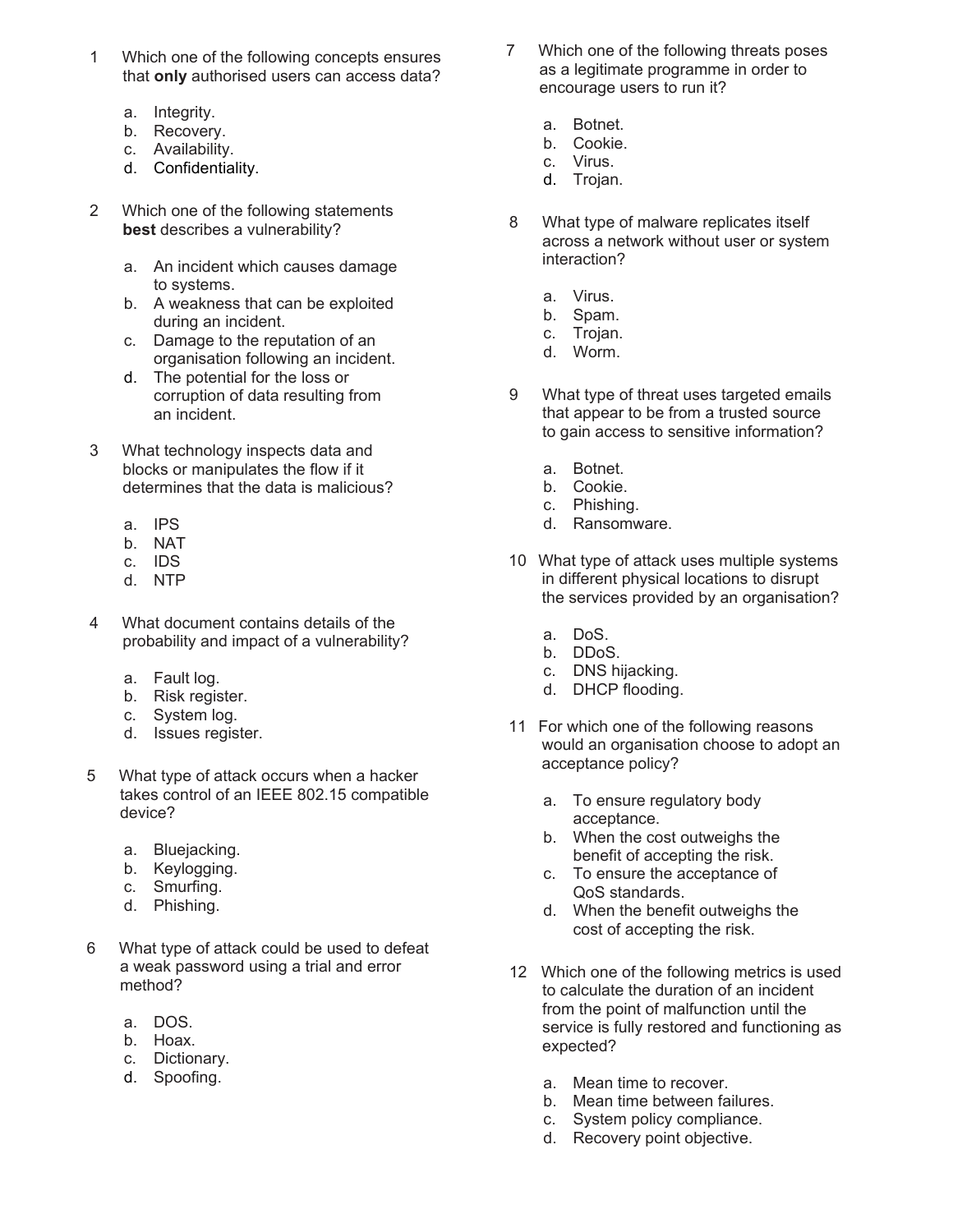- 13 Which one of the following countermeasures can be used to establish a physical barrier around a building?
	- a. Doors.
	- b. Cameras.
	- c. Fences.
	- d. Alarms.
- 14 Which countermeasure is used to monitor **both** OSs and application files that are executable for changes that may indicate an attack?
	- a. Host based packet sniffer.
	- b. Network based packet sniffer.
	- c. Host based intrusion detection system.
	- d. Network based intrusion detection system.
- 15 Which one of the following is the **most** suitable way of ensuring that all end users are aware of the potential dangers associated with opening email attachments?
	- a. Email individual end users.
	- b. Update anti-virus definitions.
	- c. Initiate the incident response process.
	- d. Provide threat awareness training for staff.
- 16 What Windows-based security control uses a Resultant Set of Policies that apply to a specific computer or user?
	- a. MAC
	- b. GPO
	- c. DAC
	- d. IPSec
- 17 Which one of the following ensures that the security features of an OS remain up to date?
	- a. Restore point.
	- b. System backups.
	- c. Disk defragmentation.
	- d. Automatic system patching.
- 18 Which one of the following technologies is used to establish secure communications for remote workers via the internet?
	- a. VPN
	- b. SSH
	- c. NAT
	- d. PAT
- 19 Which one of the following technologies is used to ensure that all data contained on portable storage devices remains confidential?
	- a. Hashing.
	- b. IPSec.
	- c. Certification services.
	- d. Whole disk encryption.
- 20 When working with a Microsoft Windows OS, which file and folder permission allows a user to delete a file?
	- a. Write.
	- b. Modify.
	- c. Read & write.
	- d. Read & execute.
- 21 What protocol provides authentication as part of the process of transferring data across networks?
	- a. SSH
	- b. SSID
	- c. IPSec
	- d. Hashing
- 22 Which one of the following firewall configurations is **most** likely to result in a remote device being unable to interact with a server?
	- a. Implicit port redirection.
	- b. Implicit denial of access.
	- c. Stateful packet inspection.
	- d. Stateless packet inspection.
- 23 What Microsoft Windows-based encryption feature is used to secure a single file that contains sensitive information?
	- a. 3DES.
	- b. EFS.
	- c. Twofish.
	- d. Bitlocker.
- 24 Why is hashing used as part of the data transfer process?
	- a. To ensure integrity of data.
	- b. To enable secure tunnelling.
	- c. To enforce non-repudiation.
	- d. To disguise the origins of the data.